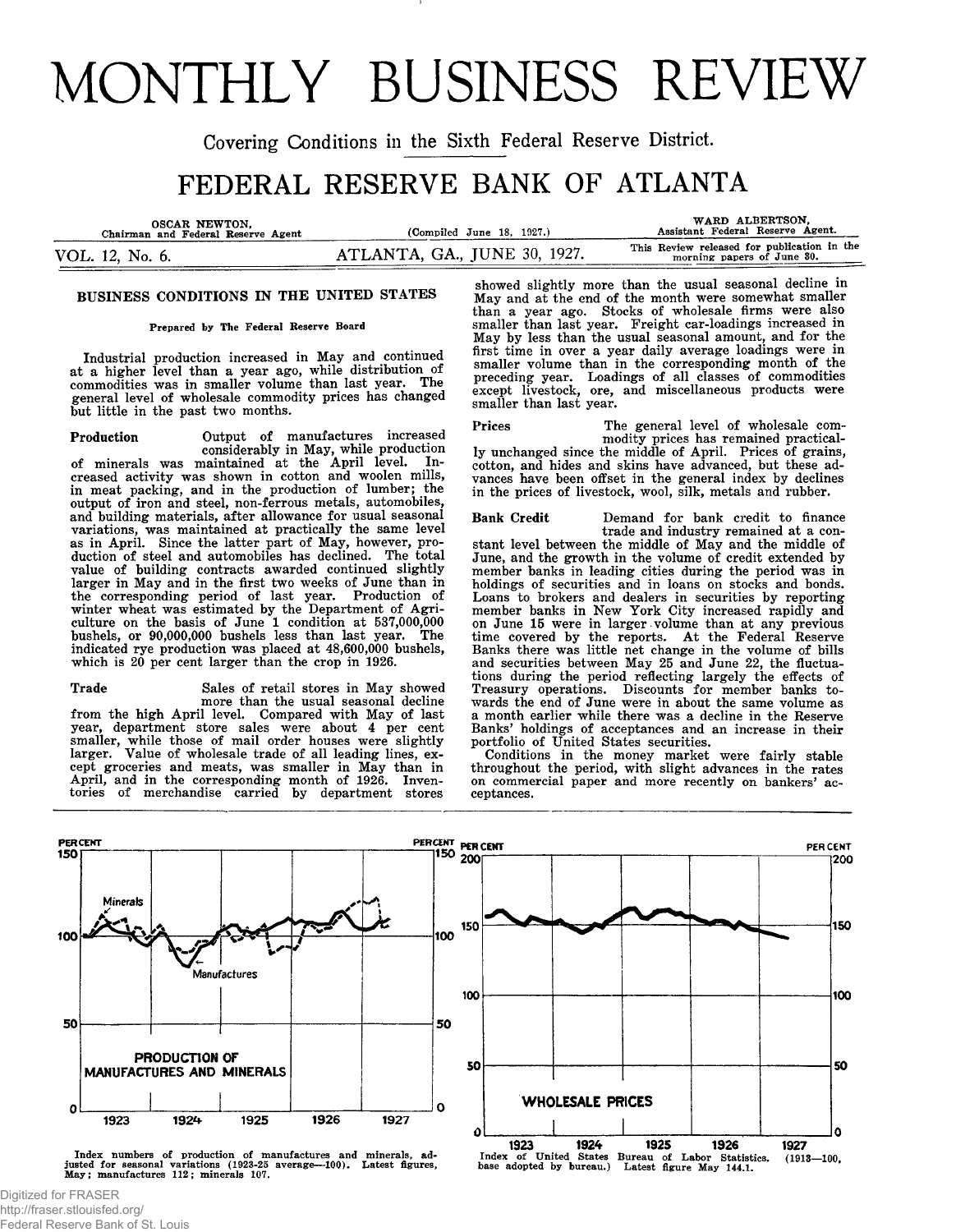

#### **SIXTH DISTRICT SUMMARY**

**Agricultural conditions in May and the first week of June were still unfavorable in most parts of the district. The flood situation in the lower Mississippi valley, which is now improving, continued to be the most important feature of the agricultural situation. The long drought in Florida and Georgia was broken the second week in June by rains which brought improvement in agricultural prospects.**

**The volume of retail trade in the sixth district in May was smaller than in May last year, and sales at wholesale were also in smaller volume. Savings deposits at the end of May, however, were 4.8 per cent greater than a year ago, and debits to individual accounts in May were only 3.3 per cent less than in May 1926. A somewhat smaller demand for credit in the district is reflected in a decrease, compared with the corresponding report date last year, in loans by member banks in the principal cities of the district, and in a smaller total of discounts by the Federal Reserve Bank of Atlanta for its member banks. Failures in the sixth district declined in comparison with April, but were greater, both in number and in liabilities, than in May last year.**

**Decreases compared with May 1926 were shown in both building permits and in contracts awarded. Building permits issued at 20 reporting cities in the district averaged 40.5 per cent less than in May last year, and contracts awarded in the sixth district during May showed a decrease of 22.7 per cent compared with May last year. Production during May by mills manufacturing cotton yarns and cotton cloth was 10.6 per cent, and 16.1 per cent, respectively, greater than in May 1926. Coal mining in Alabama and Tennessee has declined, in response to a slackening in demand, and pig iron production in Alabama was somewhat smaller than in April, or in May**



**Monthly averages of weekly figures for banks in 101 leading cities. Latest figures are averages for first three weekly report dates in June.**

**last year. Receipts of both turpentine and rosin are considerably greater this season than last, because of the more favorable weather in late winter and early spring, and the drought which was beginning to affect production, has been relieved by general rains the middle of June.**

#### **RETAIL TRADE**

**The volume of trade at retail reported to the Federal Reserve Bank of Atlanta for May, and for the first five months of 1927, compares unfavorably with corresponding periods last year, and the turnover of stocks of merchandise has been at a somewhat slower rate. May sales by 46 reporting stores averaged 5.5 per cent less than in May last year, increases at Atlanta and Nashville being more than offset in the average by decreases at other reporting points. For the year through May aggregate sales have been 1.5 per cent smaller than for the same period last year. Stocks of merchandise on hand at the end of May were 6.5 per cent smaller than a month earlier, but were 3.8 per cent greater than at the end of May 1926. Index numbers of sales during May were higher for Atlanta, Chattanooga and Nashville than for April, and were higher than for May last year at Atlanta, and Nashville. Outstanding orders at the end of May were 7.7 per cent greater than a month earlier, but were 14.7 per cent less than at the end of May 1926. Accounts Receivable at the close of May were 4.3 per cent greater than for April, and 4.8 per cent greater than for May last year. May collections were 1.3 per cent greater than in April, and 6.8 per cent greater than in May a year ago. The ratio of collections during May to accounts outstanding and due at the beginning of the month, for 29 firms, was 36.0 per cent; for April this ratio was 36.2 per cent. Detailed comparisons of sales, stocks and turnover are shown in the table, and index numbers of sales appear on page 8.**

|                                                                                                                                                                                                                                                |                                                                                      | IN THE SIXTH FEDERAL RESERVE DISTRICT BASED UPON REPORTS FROM 46 STORES                                                     |                                                                                  |                                                                               |                                                              | CONDITION OF RETAIL TRADE DURING MAY, 1927                   |                                                                                                                     |                                                                    |                                                        |                                                                    |
|------------------------------------------------------------------------------------------------------------------------------------------------------------------------------------------------------------------------------------------------|--------------------------------------------------------------------------------------|-----------------------------------------------------------------------------------------------------------------------------|----------------------------------------------------------------------------------|-------------------------------------------------------------------------------|--------------------------------------------------------------|--------------------------------------------------------------|---------------------------------------------------------------------------------------------------------------------|--------------------------------------------------------------------|--------------------------------------------------------|--------------------------------------------------------------------|
|                                                                                                                                                                                                                                                |                                                                                      |                                                                                                                             |                                                                                  |                                                                               |                                                              |                                                              |                                                                                                                     |                                                                    |                                                        |                                                                    |
|                                                                                                                                                                                                                                                | increase<br>compared with:                                                           | Net sales-percentage<br>or decrease                                                                                         |                                                                                  | Stocks at end of month.<br>percentage increase or<br>decrease compared with:  | (Stock turnover<br>the month):                               | Percentage of sales to<br>average stocks in May.<br>for      | Percentage of sales to<br>stocks from<br>average<br>January 1 to May 31.<br>(Stock<br>turnover for<br>year to date) |                                                                    | ing orders at end of<br>month<br>to<br>during<br>1926. | Percentage of outstand-<br>purchases<br>calendar year              |
|                                                                                                                                                                                                                                                | (A)<br>May<br>1926                                                                   | (B)<br>Jan 1 to<br>May 31<br>1926                                                                                           | (A)<br>May<br>1926                                                               | (B)<br>April<br>1927                                                          | $^{(A)}_{1926}$                                              | (B)<br>1927                                                  | $(\Lambda)$<br>1926                                                                                                 | (B)<br>1927                                                        | $\bullet$ .<br>(A)<br>April                            | (B)<br>May                                                         |
| Atlanta (5)<br>Birmingham (5)<br>--------------<br>Chattanooga (6)<br>Nashville (5)<br>---------------------<br>New Orleans (5) _______<br>Savannah (3)<br>------------------<br>Other Cities (17)<br>District (46)<br>----------------------- | 4.0<br>$+$<br>$-10.4$<br>$-1.9$<br>$+0.3$<br>9.6<br>—<br>$-0.4$<br>$-11.2$<br>$-5.5$ | $+9.3$<br>8.7<br>—<br>3.2<br>$-0.6$<br>1.3<br>$\overline{\phantom{0}}$<br>$+2.6$<br>$-9.3$<br>1.5<br>$\qquad \qquad \qquad$ | $+18.7$<br>$-14.6$<br>$+3.3$<br>$-4.4$<br>$+14.3$<br>$-0.8$<br>$-10.5$<br>$+3.8$ | $-2.6$<br>$-10.5$<br>$-2.0$<br>$-5.1$<br>$-7.0$<br>$-5.2$<br>$-9.5$<br>$-6.5$ | 36.0<br>22.2<br>19.7<br>30.3<br>22.6<br>24.9<br>25,9<br>25.6 | 33.5<br>22.4<br>20.1<br>31.9<br>18.1<br>24.7<br>24.3<br>23.6 | 147.1<br>115.5<br>95.0<br>125.7<br>108.0<br>111.0<br>129.8<br>119.0                                                 | 157.7<br>102.4<br>95.1<br>137.3<br>97.9<br>113.3<br>115.4<br>113.7 | 3.7<br>3.1<br>8.5<br>4.0<br>3.4<br>3.3<br>3.5<br>3.5   | 3.5<br>3.9<br>$\frac{2.3}{3.3}$<br>5.1<br>4.2<br>$\frac{2.5}{3.8}$ |

**I I**

Digitized for FRASER http://fraser.stlouisfed.org/ Federal Reserve Bank of St. Louis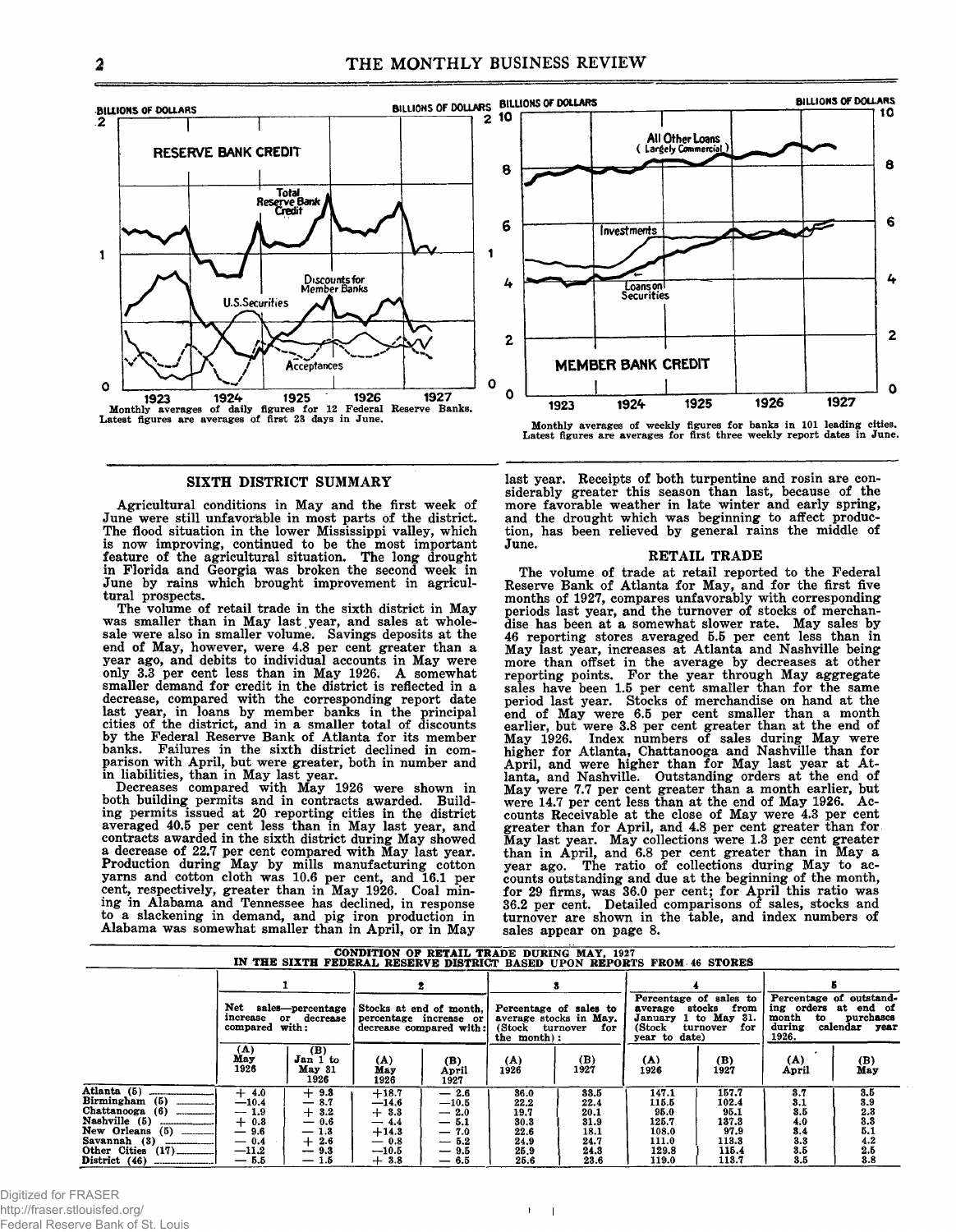#### **WHOLESALE TRADE**

**Further seasonal declines in sales were reported for May, compared with April, by wholesale firms in six of the eight lines of trade reporting to the Federal Reserve Bank. May sales of groceries and of stationery at wholesale were greater than in April. Decreases compared with May last year were reported by all of these lines except drugs, where an increase of 2.5 per cent was shown. The May combined index number of sales bj wholesale firms dealing in groceries, dry goods, hardware and shoes was 78.9, and with the exception of May 1926, was higher than for May of any other year since this series was begun in 1920. In the tables following are shown percentage comparisons of sales by lines, divided by cities where three or more firms in a line reported from a single city.**

**Groceries Sales of groceries at wholesale dur-**

**ing May by 33 reporting firms averaged 8.9 per cent greater than in April, but were 5.8 per cent less than in May 1926. Increases over April were reported at all cities except Jacksonville. The large increase over April, and over May last year, shown for Meridian is due to large sales during May by reporting wholesale firms in that city to relief organizations working among the flood refugees. Stocks on hand at the end of May were 1.6 per cent smaller than a month earlier, but were 2.9 per cent greater than a year ago. Accounts receivable at the end of May decreased 3.2 per cent compared with April, and were 10.9 per cent smaller than a year ago. May collections were 1.3 per cent less than in April, and 21.5 per cent smaller than in May 1926.**

| Sales in<br>May 1927 compared with: |         |
|-------------------------------------|---------|
| April 1927 May 1926                 |         |
| $+ 6.5$                             | $-2.4$  |
| $-4.1$                              | $-31.6$ |
| $+93.6$                             | $+97.1$ |
| $+ 0.7$                             | $-15.1$ |
| $-.8$                               | $-3.5$  |
| $+8.9$                              | $-5.8$  |

**Dry Goods Sales of dry goods at wholesale dur-**

**ing May declined seasonally compared with April, and averaged 5.7 per cent less than in May last year. Increases at Nashville and Atlanta over May last year were more than offset in the average by decreases reported from "Other Cities". Stocks on hand at the end of May were 3.8 per cent greater than a month** earlier, but 22.2 per cent smaller than a year ago. Ac**counts receivable were 2.0 per cent smaller than for April, and 6.4 per cent smaller than for May 1926. Collections in May were 1.0 per cent smaller than in April, and 9.1 per cent less than in May last year.**

|            | Sales in               |
|------------|------------------------|
|            | May 1927 compared with |
| April 1927 | <b>May 1926</b>        |
| $-18.6$    | $+ 0.1$                |
| $-11.2$    | $+ 4.0$                |
| $-11.0$    | $-9.0$                 |
| $-11.8$    | $-5.7$                 |
|            |                        |

Federal Reserve Bank of St. Louis

**Hardware May sales of hardware at wholesale**

**were smaller than in April at all reporting cities except Nashville, and averaged 19.4 per cent less than in May last year. Stocks on hand at the end of May were 3.1 per cent smaller than a month earlier, and 14.2 per cent smaller than a year ago. Accounts receivable declined 1.8 per cent compared with April, and were 22.6 per cent less than for May 1926. Collections in May were 3.0 per cent greater than in April, but were 14.3 per cent smaller than in May last year.**

|                                |            | Sales in                |
|--------------------------------|------------|-------------------------|
|                                |            | May 1927 compared with: |
|                                | April 1927 | <b>May 1926</b>         |
|                                | $-7.5$     | $-17.6$                 |
|                                | $-5.2$     | $-43.8$                 |
|                                | $+0.3$     | $-5.8$                  |
|                                | $-8.7$     | $-17.8$                 |
|                                | $-3.1$     | $-21.7$                 |
| District $(28$ firms) $\ldots$ | $-5.1$     | $-19.4$                 |

**Furniture Sales of furniture at wholesale in May averaged 21.0 per cent smaller than in April, and 23.1 per cent less than in May 1926. Stocks on hand were 4.5 per cent smaller than a month earlier, and 3.5 per cent smaller than a year ago. Ac-** **counts receivable were 4.6 per cent smaller than for April, and 8.7 per cent smaller than for May 1926. Collections in May were 5.6 per cent smaller than in April, and 18.1 per cent smaller than in May 1926.**

|                      |                                      |            | Sales in                |
|----------------------|--------------------------------------|------------|-------------------------|
|                      |                                      |            | May 1927 compared with: |
|                      |                                      | April 1927 | May 1926                |
|                      | Atlanta $(4 \text{ firms})$ ________ | $-32.8$    | $-22.4$                 |
|                      | Other Cities (8 firms)               | $-18.4$    | $-23.2$                 |
| District (12 firms). |                                      | $-21.0$    | $-23.1$                 |

**Electrical Supplies**

**May sales by 11 reporting wholesale electrical supply firms averaged 10.5 per cent smaller than in April, and**

**29.1 per cent less than in May last year. Accounts receivable decreased 7.2 per cent compared with April, and were 9.3 per cent smaller than for May 1926. Collections in May were 10.1 per cent greater than in April, but 6.3 per cent smaller than in May last year.**

|                        |  |            | Sales in |                         |
|------------------------|--|------------|----------|-------------------------|
|                        |  |            |          | May 1927 compared with: |
|                        |  | April 1927 |          | May 1926                |
| New Orleans (4 firms)  |  | $-19.4$    |          | $-17.8$                 |
| Other Cities (7 firms) |  | $-4.7$     |          | --- 34.1                |
| District (11 firms)    |  | $-10.5$    |          | $-29.1$                 |

**Sales comparisons in the other three lines are shown only for the district, as three reports in any of these lines were not received from a single city.**

|                      |        |                      | Sales in                |
|----------------------|--------|----------------------|-------------------------|
|                      |        |                      | May 1927 compared with: |
| Shoes (5 firms)      |        | April 1927<br>$-8.5$ | May 1926<br>$-6.3$      |
| Stationery (4 firms) |        | $+2.3$               | $-2.5$                  |
| Drugs (5             | firms) | $-2.9$               | $+2.5$                  |

#### **AGRICULTURE**

**The Department of Agriculture's summary of agricultural conditions in the United States indicates that the outstanding features of the crop situation at the close of May were the flooded condition of the lower Mississippi Valley, the backward state of the season over great stretches of country to the north, northeast and northwest due to continued rains and cloudy weather, and the conditions of extreme drought in Florida and the southwest. Agricultural conditions in the sixth district during May and early June have continued less favorable than earlier in the season. The dry weather in Florida and in Georgia through May and the first week of June has had a deteriorating effect on small grains, potatoes, fruits, exage a deterministic in Florida were reported dropping etc., and citrus fruits in Florida were reported dropping badly. According to the reports of the Department of Agriculture, the Mississippi flood has inundated something over three million acres of crop land in five states; about two million acres of this land having been planted in cotton last year, producing about a million bales. This flooded area includes probably about thirty per cent of the area devoted to the production of long-staple cotton. Weather conditions in May were generally unfavorable throughout the district, but since June 1 there have been rains in Florida and Georgia which have brought relief.**

**Fruits The condition of citrus fruits in Florida continued to decline in May. On June 1 the condition of oranges was reported as 57 per cent compared with 84 per cent on June 1 last year, and grapefruit was reported at 52 per cent, compared with 83 per cent a year ago. The condition of apples throughout the district was very much lower on June 1 this year than a year ago. In the table below are figures showing the condition of peaches on June 1, 1927, compared with the same date last year, and the estimated production this year, in number of bushels, based upon the June 1 condition, compared with the crops harvested in 1926:**

|             | Condition |         | Estimated  | Crop         |
|-------------|-----------|---------|------------|--------------|
|             | June 1.   | June 1. | Production | Harvested in |
|             | 1927      | 1926    | 1927       | 1926         |
| Georgia     | 39        | 74      | 5.655.000  | 9.400.000    |
| Florida     | 42        | 72      | 63,000     | 125,000      |
| Alabama     | 35        | 67      | 581,000    | 1,159,000    |
| Louisiana   | 36        | 70      | 101.000    | 228,000      |
| Mississippi | 44        | 74      | 330,000    | 551,000      |
| Tennessee   | 33        | 52      | 874.000    | 1,860,000    |
| Total       |           |         | 7.604.000  | 13,323,000   |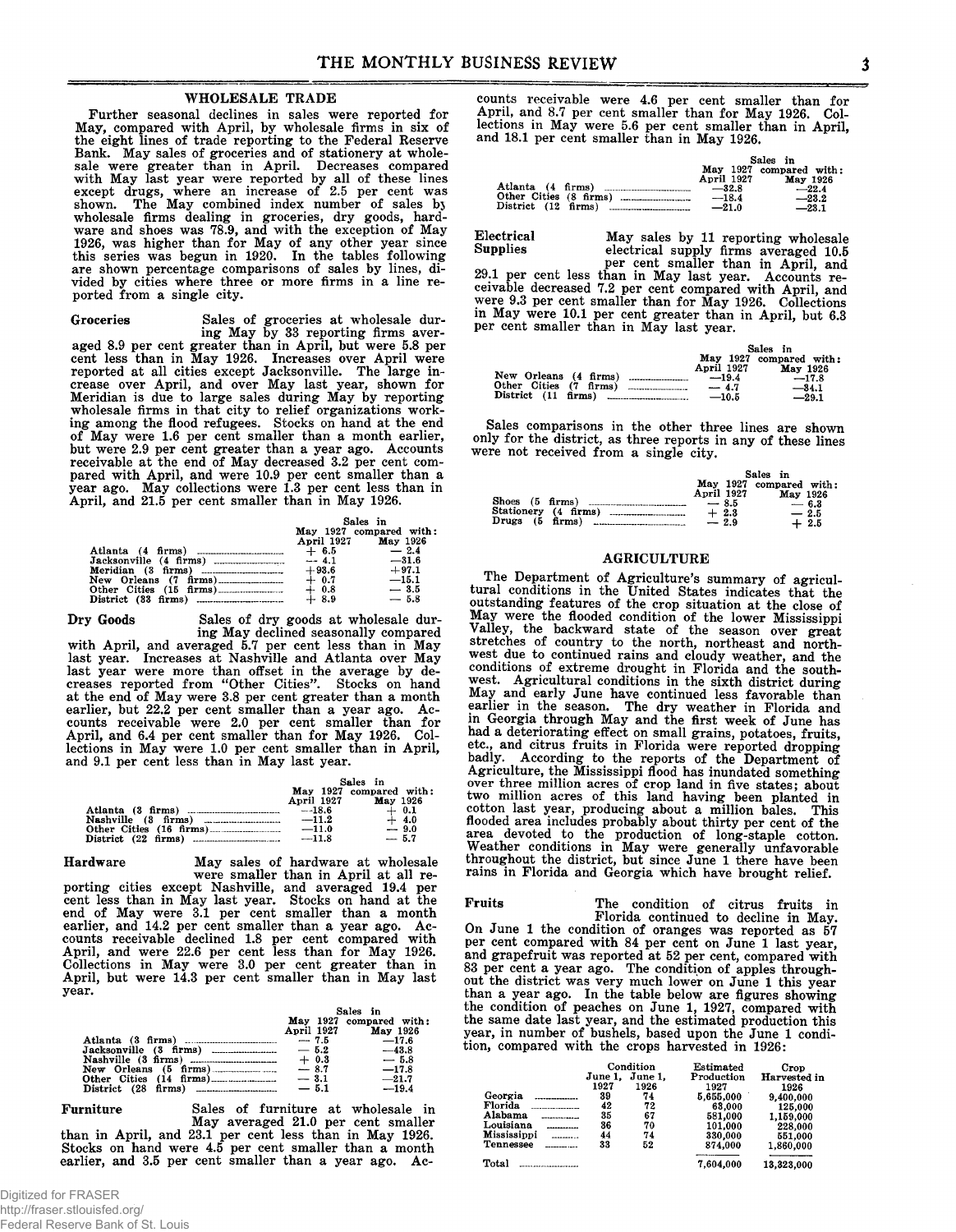|  | COTTON MOVEMENT-SIXTH DISTRICT-(Bales) |  |
|--|----------------------------------------|--|
|--|----------------------------------------|--|

| Receipts:                                    | May 1927 | April 1927 | May 1926 |
|----------------------------------------------|----------|------------|----------|
| New<br>Orleans                               | 131,429  | 161.363    | 98.328   |
| Mobile                                       | 19.327   | 13.033     | 9.988    |
| Savannah                                     | 61.422   | 63.480     | 70.536   |
| Atlanta                                      | 6.402    | 7.205      | 5.345    |
| Augusta                                      | 14.693   | 18.289     | 10.249   |
| Macon                                        | 5.124    | 5.227      | 2.017    |
| Montgomery                                   | 2.233    | 1.937      | 1.837    |
| Stocks:                                      |          |            |          |
| Orleans<br>New                               | 434.441  | 499.515    | 155.951  |
| Mobile                                       | 31.906   | 31.677     | 5.055    |
| Savannah                                     | 63.464   | 63.868     | 65.557   |
| Atlanta                                      | 29.013   | 39.914     | 14.419   |
| Macon                                        | 4.620    | 5.615      | 7.899    |
| Augusta                                      | 68.304   | 85.776     | 48.443   |
| Montgomery<br>,,,,,,,,,,,,,,,,,,,,,,,,,,,,,, | 22.163   | 29.823     | 14.327   |

#### **COTTON MOVEMENT—UNITED STATES—(Bales) Since August 1**

|                                                        | 1927       | -- 1926                          | 1925 |
|--------------------------------------------------------|------------|----------------------------------|------|
| Receipts at all U.S. Ports<br>Overland across the Miss |            | 12.501.432 9.553.251 9.332,906   |      |
| Ohio and Potomac rivers to<br>Nor. Mills and Canada    |            | 1.331.453 1.432.658 1.263.380    |      |
| Interior stocks in excess of                           |            |                                  |      |
| those held at close of Com'l                           |            | 96.010 783.195 103.925           |      |
| Southern Mills takings, net                            |            | 4.600.000 3.961.572 3.696.836    |      |
|                                                        |            | 18.528.895 15.730.676 14.397.047 |      |
|                                                        | 10.429.150 | 7.540.607                        |      |
| *American Mills. Nor. and                              |            |                                  |      |
|                                                        |            | 7.361.297 7.015.834              |      |
| American cotton thus far                               |            | 15,958,000 13,764,000 13,228,000 |      |

**♦Of which 2,104,394 by Northern spinners against 2,439,046 last year and 5,256,903 by Southern spinners against 7,015,834 last year.**

**Sugar and Information has not become available**<br>Sugar Cane as to what proportion of land in the as to what proportion of land in the **sugar belt of Louisiana has been overflowed, but press reports indicate that in the last few weeks weather conditions have been favorable and the crop that has not been overflowed is reported in good condition and growing rapidly, with field work well up to date.**

**A recent report issued by the United States Bureau of Agricultural Economics states that the final production of sugar in Louisiana during the 1926 season was 94,- 331,743 pounds, and the production of syrup was 4,516,- 106 gallons, compared with 278,762,828 pounds of sugar and 6,450,542 gallons of syrup produced in 1925.**

|                                                      | SUGAR MOVEMENT                  |                    |                        |
|------------------------------------------------------|---------------------------------|--------------------|------------------------|
|                                                      | (Pounds-Raw                     | $Su ar$            |                        |
| Receipts:                                            | May 1927                        | April 1927         | May 1926               |
| New Orleans                                          | 105.731.836                     | 137,725,687        | 171.635.680            |
| Savannah<br>------------------                       | 35,256,353                      | 15.295.920         | 20.125.340             |
| Meltings:                                            |                                 |                    |                        |
| New Orleans                                          | 152.219.828                     | 161.590.965        | 148,736,148            |
| Savannah                                             | 31,103,894                      | 30,125,472         | 34,395,593             |
| Stocks :                                             |                                 |                    |                        |
| New Orleans                                          | 51,443,492                      | 98,161,002         | 80.961.676             |
| Savannah                                             | 37,404,071                      | 33.251.612         | 29.026.968             |
|                                                      | Refined Sugar                   |                    |                        |
| $\mathbf S$ hip $\mathbf m$ ents :                   |                                 |                    |                        |
| New Orleans                                          | 157,593,710                     | 162.101.117        | 142,008,887            |
| Savannah                                             | 32.719.024                      | 29,197,496         | 36.588.255             |
| Stocks:                                              |                                 |                    |                        |
| New Orleans ______                                   | 71,040,707                      | 78,489,648         | 122,239,778            |
| Savannah<br>-------------------                      | 28.958.669                      | 32,257,706         | 23.367.924             |
|                                                      |                                 |                    |                        |
| RICE                                                 | <b>MOVEMENT—NEW</b>             | <b>ORLEANS</b>     |                        |
|                                                      | Rough Rice (Sacks)              |                    |                        |
|                                                      | <b>May 1927</b>                 | April 1927         | May 1926               |
|                                                      | 29,897                          | 13.012             | 17,125                 |
|                                                      | 38,361                          | 20,473             | 18.161                 |
| Stock <u>_______________________</u>                 | 16,381                          | 24,845             | 12.653                 |
|                                                      |                                 |                    |                        |
|                                                      | Clean Rice (Pockets)            |                    |                        |
| Receipts                                             | 119.787                         | 122,427            | 95.924                 |
|                                                      | 119,681                         | 130,146            | 113,558                |
| Stock <u></u>                                        | 224,878                         | 224,772            | 193,640                |
|                                                      |                                 |                    |                        |
| Rice Millers Association Statistics                  |                                 |                    |                        |
|                                                      | (Barrels)                       |                    |                        |
|                                                      |                                 |                    |                        |
|                                                      | Receipts of Rough               | Rice               |                        |
| -------------------------------<br>Season<br>1926-27 |                                 | May                | Season Totals          |
| Season<br>1925-26                                    |                                 | 396,006            | 8,221,976              |
|                                                      | Distribution of Milled Rice     | 118.885            | 7,168,313              |
| 1926-27<br>Season                                    |                                 |                    |                        |
| Season<br>1925-26                                    |                                 | 700,427<br>473,963 | 8,036,646<br>6.326.691 |
|                                                      | Stocks of Rough and Milled Rice |                    |                        |
|                                                      |                                 | 1.400.980          |                        |
| June 1, 1926 <u></u>                                 |                                 | 1,179,488          |                        |
|                                                      |                                 |                    |                        |

# Digitized for FRASER

http://fraser.stlouisfed.org/ Federal Reserve Bank of St. Louis

## **FINANCIAL**

**Savings Total savings deposits at the end of Deposits May show a more favorable comparison with the corresponding date last**

**year than has been shown for any month since last October. Savings deposits at the end of May, held by 88 reporting banks, were eight-tenths of one per cent greater than at the end of April, and were 4.8 per cent greater than at the end of May 1926. Total figures, in even thousands of dollars, are shown in the table for Federal reserve bank and branch cities, other points being included in "Other Cities."**

|                                                       | (000    | Omitted)     | Compari-<br>son |         | Compari-<br>son |
|-------------------------------------------------------|---------|--------------|-----------------|---------|-----------------|
|                                                       | May     | April        | May-Apr.        | Mav     | May             |
|                                                       | 1927    | 1927         | 1927            | 1926    | '27-'26         |
| Atlanta (7                                            | 41.201  | 38.594<br>s. | $+6.8$<br>s.    | 35.644  | $+15.6$         |
| Birmingham                                            | 24.973  | 24.626       | $+1.4$          | 25,160  | $-0.7$          |
| Jacksonville (5 banks)                                | 30,319  | 30,060       | $+0.9$          | 28.429  | $+6.8$          |
| Nashville (8<br>banks)<br><b>Adventure Contractor</b> | 24,536  | 24.026       | $+2.1$          | 21.025  | $+16.7$         |
| New Orleans<br>(8<br>$banks)$                         | 49,030  | 48.994       | $+0.1$          | 48.711  | 0.7<br>┿        |
| Other Cities (55 banks)                               | 110.039 | 111.455      | —1.3            | 108,365 | 1.5<br>┵        |
| Total<br>(88<br>banks)                                | 280,098 | 277.755      | $^{+0.8}$       | 267.334 | 4.8             |

**Debits to The total of debits to individual ac-Individual counts at 24 reporting cities in the Accounts sixth district, measuring the volume of transactions settled by check,**

**amounted in May to \$1,152,447,000, showing a decrease of 5.4 per cent compared with the total for April, and only 3.3 per cent less than for May last year. This is the smallest decrease shown for any month since August last year. Twelve of these cities show increases over May 1926, and twelve decreases. The monthly figures shown in the table are derived from weekly figures by prorating figures for those weeks which do not fall entirely within a single month. Figures for Miami and Hattiesburg are not included in the totals for April and May, 1927, because of the lack of figures for these cities for May 1926.**

| (000                                     | Omitted)  |             |                 |
|------------------------------------------|-----------|-------------|-----------------|
| Alabama :                                | May 1927  | April 1927  | <b>May 1926</b> |
| Birmingham                               | \$144,637 | \$144.308   | \$140,670       |
|                                          | 2.935     | 3.201       | 2.959           |
| Mobile                                   | 38,065    | 40,488      | 35,089          |
| Montgomery                               | 22.341    | 24.378      | 24.183          |
| Florida:                                 |           |             |                 |
| Jacksonville                             | 88,317    | 99.138      | 112,612         |
| Miami<br>------------------------------- | 57.441    | 64.806      |                 |
|                                          | 8.254     | 8.465       | 8.423           |
|                                          | 51.545    | 53.644      | 76.108          |
| Georgia:                                 |           |             |                 |
| Albany                                   | 4.417     | 5.098       | 4.917           |
| Atlanta                                  | 152.808   | 157.944     | 158.445         |
| Augusta<br>---------------------------   | 25.916    | 26,447      | 24,659          |
| Brunswick ___________                    | 8.506     | 3.544       | 3.274           |
| Columbus                                 | 14.455    | 14.728      | 13.028          |
| Elberton<br>---------------------------  | 819       | 791         | 944             |
| Macon                                    | 20.290    | 21.588      | 21,867          |
| Newnan<br>---------------------------    | 1.874     | 2.276       | 1.815           |
| Savannah<br>----------------------       | 48.909    | 47,849      | 44.800          |
| Valdosta<br>----------------------       | 5.436     | 5.708       | 5.667           |
| Louisiana:                               |           |             |                 |
| New Orleans                              | 302,707   | 339,398     | 314,479         |
| Mississippi:                             |           |             |                 |
| Hattiesburg ____________                 | 6.981     | 7.487       |                 |
| Jackson                                  | 20.683    | 22.712      | 17.553          |
| Meridian<br>------------------------     | 16,574    | 17.542      | 14.454          |
| Vicksburg _____________                  | 6,459     | 6,494       | 6.898           |
| <b>Tennessee:</b>                        |           |             |                 |
|                                          | 49.426    | 50,906      | 47,180          |
| Knoxville<br>----------------------      | 35.737    | 35.028      | 32.514          |
| Nashville<br>------------------------    | 86,337    | 86.120      | 79.066          |
|                                          |           | \$1,217,790 | \$1,191,604     |

**Condition of Weekly reports of condition rendered Member Banks in to the Federal Reserve Bank by 34 Selected Cities member banks located in Atlanta, New Orleans, Birmingham, Jackson-**

**ville, Nashville, Chattanooga, Knoxville and Savannah, indicate a smaller volume of loans on June 15, than on May 11, or on the corresponding report date a year ago, but increases in investments compared with both of those report dates resulted in a larger total volume of loans and investments. The total of loans reported on June 15 was \$492,784,000 compared with \$503,111,000 on May 11, and with \$506,654,000 on June 16, last year, the larger part of the decrease in comparison with both periods being in "All Other" loans which are largely for commercial, industrial or agricultural purposes. The volume of United States securities owned by these reporting banks on June**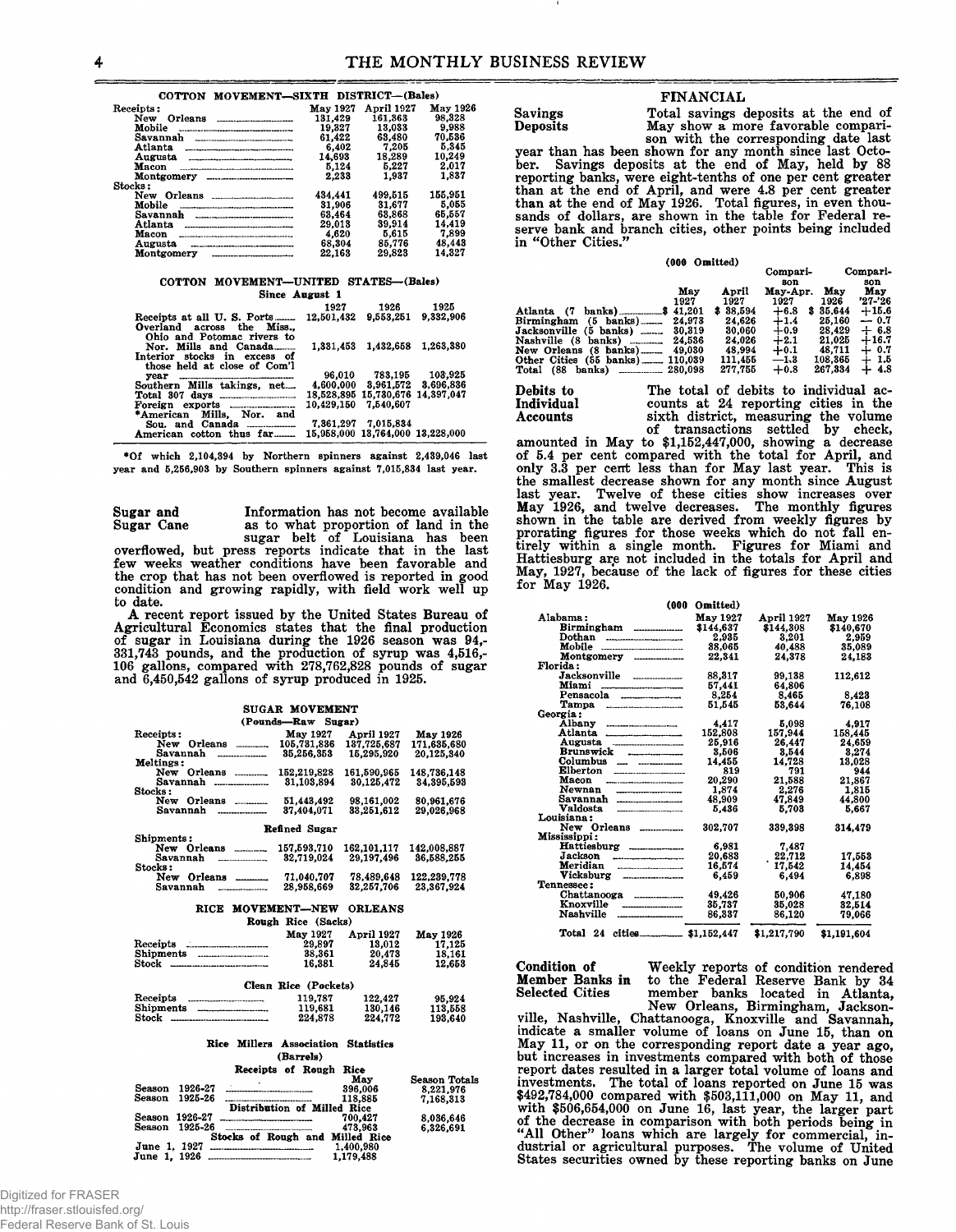**15 was \$59,968,000 compared with \$51,478,000 on May 11, and with \$42,048,000 on June 16 last year. Other Stocks and Bonds totaled \$61,053,000 on June 15, compared with \$58,213,000 five weeks earlier, and with \$55,043,000 a year ago. Total loans, discounts and investments on June 15 were \$613,805,000, compared with \$612,802,000 five weeks earlier, and with \$603,745,000 on the corresponding report date last year. Time deposits were slightly greater than on May 11, and were 8.2 per cent greater than a year ago, while demand deposits declined 2.8 per cent compared with those on May 11, and were 5.2 per cent smaller than a year ago. Principal items in the weekly report for June 15, with comparisons, are shown in the table:**

#### **MEMBER BANKS IN SELECTED CITIES <000 Omitted)**

| Bills Discounted:                       | June 15.<br>1927 | May 11.<br>1927 | June 16<br>1926 |
|-----------------------------------------|------------------|-----------------|-----------------|
| Secured by Gov't Obligations\$ 5.214    |                  | \$5.403         | \$5.816         |
| Secured by Stocks and Bonds. 106,354    |                  | 105.717         | 105.344         |
|                                         |                  | 391.991         | 395,494         |
|                                         |                  | 503.111         | 506.654         |
| U. S. Securities <b>Election</b> 59,968 |                  | 51,478          | 42.048          |
|                                         |                  | 58.213          | 55.043          |
| Total Loans, Discounts and In-          |                  |                 |                 |
|                                         | 613.805          | 612.802         | 603.745         |
| Time Deposits <b></b>                   | 239,008          | 237.213         | 220.969         |
|                                         |                  | 337.489         | 346,012         |
| Accommodation at F. R. Bank             | 15.753           | 19.416          | 18,993          |

**Operations of the Total discounts by the Federal Re-Federal Reserve serve Bank of Atlanta for its mem-Bank her banks in the sixth district on June 15 were somewhat smaller than**

**on May 11, due to decreases in both those secured by government obligations and "All Others." Discounts on that date secured by government obligations were greater than on the corresponding report date last year, but other loans were in smaller volume, and the total discounts were smaller by \$5,136,000. Holdings of bills bought in the open market on June 15 amounted to \$9,- 860,000, somewhat less than five weeks ago, and considerably smaller than the total of \$27,939,000 on June 16, last year. United States Securities owned, however, totaled \$9,591,000, compared with \$4,282,000 on May 11, and with \$1,849,000 a year ago. Total bills and securities on June 15 were, therefore, slightly greater than on May 11, but were \$16,173,000 smaller than on June 16 last year. As indicated in the table below, decreases compared with both of those periods were also shown in cash reserves, deposits, and in Federal reserve notes of this bank in actual circulation. Principal items in the weekly statement for June 15, with comparisons, are shown in the table:**

**FEDERAL RESERVE BANK**

|                                                 | June 15.<br>1927 | May 11.<br>1927 | June 16<br>1926 |
|-------------------------------------------------|------------------|-----------------|-----------------|
| <b>Bills</b> Discounted:                        |                  |                 |                 |
| Secured by Gov't Obligations\$                  | 4.068            | 4.846<br>-8     | 2.822<br>8.     |
|                                                 | 27,406           | 29.492          | 33.788          |
|                                                 | 31.474           | 34.338          | 36.610          |
| Bills bought in open market                     | 9.860            | 11.456          | 27.939          |
| U.S. Securities <u>________________________</u> | 9.591            | 4.282           | 1.849           |
|                                                 | 51.225           | 50.377          | 67.398          |
|                                                 |                  | 193.624         | 189.749         |
| Total Deposits <u>music communication</u>       | 68.617           | 70,803          | 69.063          |
| F. R. Notes in actual circulation 161.384       |                  | 171.268         | 185,013         |
|                                                 |                  | 80.0            | 74.7            |

**Commercial Statistics compiled by R. G. Dun** *&* **Failures Co. indicate that commercial failures**

**in the United States during May 1927 numbered 1,852, compared with 1,968 in April, and with 1,730 in May last year, and liabilities in May totaled \$37,784,773, compared with \$53,155,727 in April, and with \$33,543,318 in May 1926. Figures for the sixth district show reductions in both number and liabilities compared with April, but both the number and liabilities for May this year were greater than for May 1926. Figures for the United States, divided by Federal Reserve Districts, are shown in the table:**

|                                | Number                      | Liabilities | Liabilities | Liabilities |
|--------------------------------|-----------------------------|-------------|-------------|-------------|
| District-                      | May 1927                    | May 1927    | April 1927  | May 1926    |
| Boston<br>____________________ | 206                         | \$5.536.440 | \$6.913.340 | \$3.847.729 |
| New York                       | 325<br>------------         | 6.797.687   | 10,287,882  | 5,748,621   |
| Philadelphia                   | 61<br><b>Continued Inc.</b> | 752.612     | 2.828.587   | 3.071.127   |
| Cleveland                      | 148                         | 3.225.890   | 6.025.924   | 4.473.273   |
| Richmond<br>and a state        | 125                         | 5.707,404   | 3,800,752   | 1.963.570   |
| Atlanta<br>---------------     | 121                         | 1.673.027   | 3,787,003   | 1.280.119   |
| Chicago<br>-----------------   | 266                         | 5.455.359   | 9,122,266   | 7.176.994   |

| $St.$ Louis                                        | 81   | 539.209      | 1.590.517    | 234.034      |
|----------------------------------------------------|------|--------------|--------------|--------------|
| Minneapolis<br><b><i><u><u>AAAAAAA</u></u></i></b> | 88   | 997.778      | 1,220,988    | 676.560      |
| City<br>Kansas                                     | 103  | 2,135,281    | 1.526.939    | 1,323,712    |
| Dallas<br>-------------------                      | 51   | 1.220.408    | 1.685.229    | 802.029      |
| San Francisco                                      | 277  | 3.743.678    | 4.366.300    | 2.945.550    |
|                                                    |      |              |              |              |
| Total                                              | 1852 | \$37.784.773 | \$53,155,727 | \$33,543,318 |

## **IMPORTS AND EXPORTS**

**United States Preliminary statistics compiled and published by the United States De-**

**partment of Commerce indicate a decline in May in both exports and imports compared with April, but increases in both instances over the corresponding month last year. Exports in May amounted to 394 millions, and exceeded imports for the month by 48 millions. In May 1926 exports exceeded imports by a little more than 35^4 millions. For the first five months of 1927, exports have exceeded imports by \$241,843,000, while for the corresponding period of 1926 imports were \$96,968,000 greater than exports. Preliminary figures for May, with comparisons, are shown below:**

| Imports:<br>May<br>April<br>11 months ending with May    | 1927<br>346,000,000<br>375,509,000<br>3,897,246,000 | 1926<br>320.919.000<br>897.912.000<br>4.128.621.000 |
|----------------------------------------------------------|-----------------------------------------------------|-----------------------------------------------------|
| Exports:<br>May<br>April<br>months ending with May<br>11 | 394,000,000<br>415.219.000<br>4,612,046,000         | 356.699.000<br>387.974.000<br>4.415.348.000         |

**Imports New Orleans** **Merchandise was imported through the port of New Orleans during**

**March 1927 to the value of \$18,368,- 202, showing a small decrease compared with the total of \$18,872,569 for February, but 27.4 per cent smaller than the total for March 1926 which amounted to \$25,309,961. Increases over March last year are shown in imports of bananas, sugar, sugar beet seed, and in the value of molasses, but decreases are noted in a number of other large items. Some of the principal commodities imported in March are shown in the table:**

| Volume     | Value       |
|------------|-------------|
| 27.587.287 | \$4.999.403 |
|            | 5.636.930   |
| 2.375.455  | 311.015     |
| 2.022.580  | 1.120.524   |
| 4.962      | 651.253     |
| 816.864    | 1.051.374   |
| 184.809    | 921.940     |
| 1.326.375  | 216.393     |
| 13.426     | 490.842     |
| 5.591.690  | 648,953     |

**Exports New Orleans through the port of New Orleans dur-The value of commodities exported ing March 1927 was \$32,870,191, compared with \$31,641,428 for February, but 4.1 per cent smaller than the total for March a year ago. Tobacco, cotton and refined paraffin wax were imported in larger quantities, but decreases occurred in exports of lard, wheat flour, pine and oak boards, and other items. Some of the larger items of export are shown in the table:**

|                            | Volume     | Value         |
|----------------------------|------------|---------------|
|                            | 3.753.481  | 524.010<br>s. |
|                            | 138.424    | 945.788       |
|                            | 10.707.463 | 1.157.714     |
| Long staple cotton, bales  | 29.847     | 2.486.834     |
|                            | 176.362    | 13.148.865    |
|                            | 8.484.000  | 446.109       |
| Oak boards, feet           | 4.060.000  | 255.573       |
|                            | 595.742    | 3.348.698     |
|                            | 252.336    | 1,030,064     |
|                            | 34.662     | 380,330       |
| Refined paraffin wax, lbs. | 8.558.475  | 392,763       |

#### **Grain Exports—New Orleans**

**The export movement of grain through New Orleans continues larger for the current season than a year ago, steady increases being reported in exports of wheat, oats and rye. The movement of corn is considerably smaller than for last year, both for the month, and for the season to date. Figures in the table show comparisons for the month, and for the season, with corresponding periods last season:**

| Wheat. bushels<br>Corn. bushels | 1,171,532<br>351.705 | May 1927 May 1926<br>94.021<br>546.081 | <b>May 1927</b><br>8.804.315<br>4,053,774 | Season Through<br><b>May 1926</b><br>2.606.543<br>6.499.004 |
|---------------------------------|----------------------|----------------------------------------|-------------------------------------------|-------------------------------------------------------------|
| ------------                    |                      |                                        |                                           |                                                             |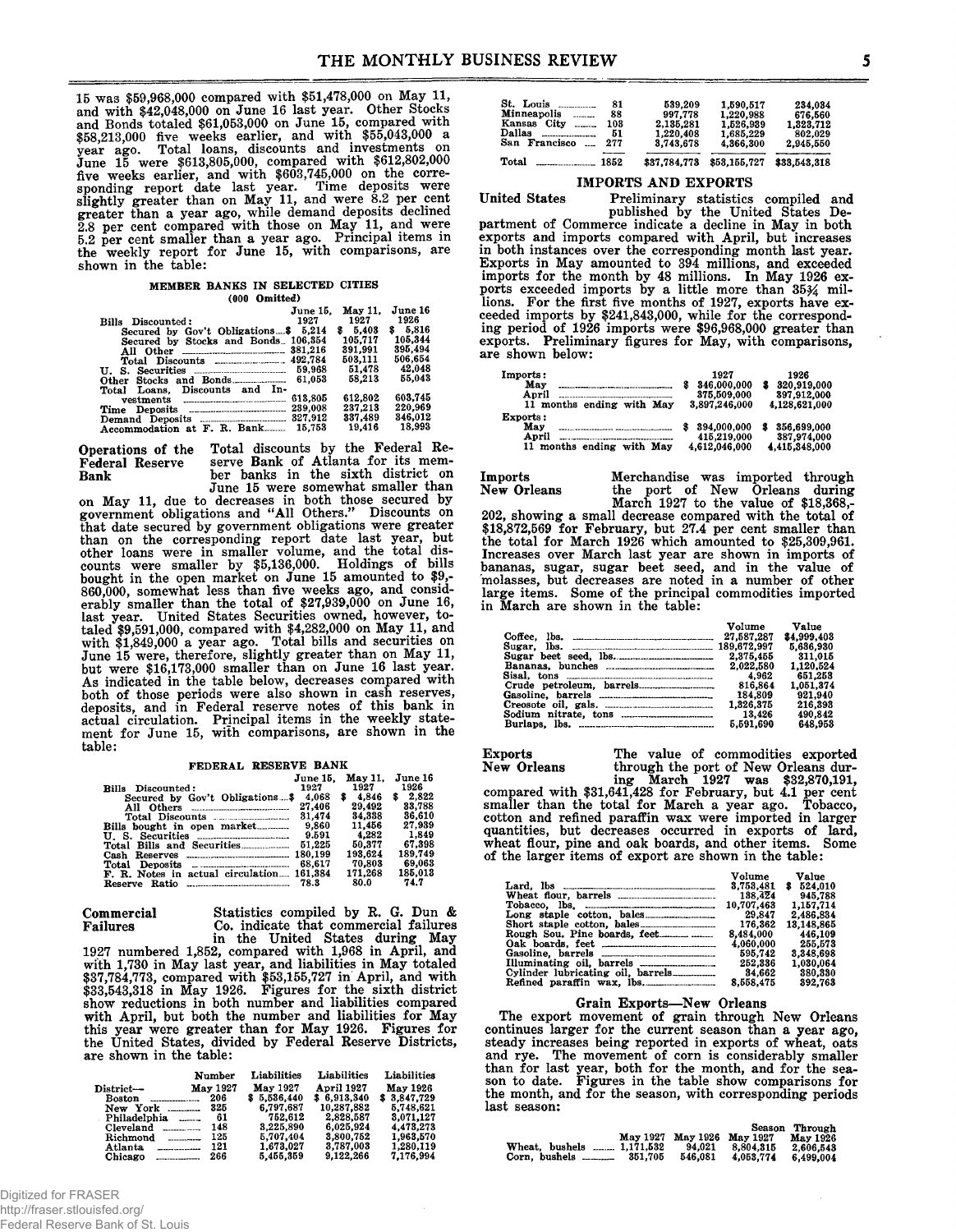| Rye.  | Oats, bushels | ------------  | 73.816                        | 71.686  | 1.113.082          | 625.581   |
|-------|---------------|---------------|-------------------------------|---------|--------------------|-----------|
|       | bushels       | ------------- | 205.814                       | 140.334 | 651.628            | 208.502   |
| Total |               |               | $\frac{1.802.867}{1.802.867}$ |         | 852,122 14,622,799 | 9.939.630 |

#### **BUILDING**

**Building permits isued at twenty reporting cities in the sixth Federal Reserve District declined materially in May, compared with April, and continued smaller than a year ago. The total value of buildings for which permits were issued at these twenty cities in May amounted to \$9,484,- 577, a decrease of 28.7 per cent compared with the total of \$13,295,869 for April, and 40.5 per cent less than the total of \$15,934,036 for May last year. Nine of these regularly reporting cities reported increases over May a year ago, and eleven reported decreases which more than offset the increases in the aggregate for the district. The index number of permits issued in May for the district is 263.0, compared with 368.7 for April, and with 441.9 for May last year, based upon the monthly average in 1919 represented by 100.**

**Statistics of building contracts awarded, compiled by the F. W. Dodge Corporation, and divided by Federal reserve districts by the Division of Research and Statistics of the Federal Reserve Board show a total of awards in the 37 states east of the Rocky Mountains during May amounting to \$552,348,500, smaller by 8.6 per cent than in April, but one-half of one per cent greater than in May last year. For May, 40 per cent of the total contracts were for residential buildings. Contracts awarded in May in the sixth district amounted to \$31,102,144, a fractional increase over April, which totaled \$31,004,097, but 22.7 per cent less than the total for May last year.**

**In the table are shown permits isued in May, with comparisons, for reporting cities of the sixth district, and index numbers for Federal reserve bank and branch cities** appear on page 8:

|                                         |                  |     |               | Percentage |
|-----------------------------------------|------------------|-----|---------------|------------|
|                                         | <b>May 1927</b>  |     | May 1926      | Change     |
| No.<br>Alabama:                         | Value            | No. | Value         | in Value   |
| ----------------- 23<br>Anniston        | 75.300<br>s.     | 22  | 324.750<br>s. | $-76.8$    |
| Birmingham _________646                 | 2.074.111        | 592 | 1,709,248     | $+21.3$    |
| 80<br>Mobile<br>----------------------- | 302,080          | 81  | 145.725       | $+107.3$   |
| Montgomery  77                          | 186.660          | 100 | 83,540        | $+123.4$   |
| Florida:                                |                  |     |               |            |
| Jacksonville _________403               | 1,155,270        | 448 | 2.103.185     | $-45.1$    |
| Miami                                   | 463.116          | 846 | 2,770.356     | $-83.3$    |
| 122<br>Orlando                          | 133.407          | 239 | 1.136.693     | $-88.3$    |
| Pensacola ___________ 62                | 89.133           | 67  | 842,150       | $+ 5.8$    |
| ----------------------- 489<br>Tampa    | 479.487          | 958 | 1,348,535     | — 64.4     |
| *Lakeland<br>36<br>-----------------    | 56,350           | 100 | 369,500       | $-84.7$    |
| *Miami Beach  17                        | 108,250          |     | 225,950       | $-52.1$    |
| Georgia:                                |                  |     |               |            |
| ---------------------489<br>Atlanta     | 1,131,575        | 451 | 2.159.022     | $-47.6$    |
| Augusta                                 | 185,025          | 106 | 84,059        | $+120.1$   |
|                                         | 132.788          | 59  | 107.455       | $+23.6$    |
| .209<br>Macon                           | 400,219          | 123 | 171.764       | $+133.0$   |
| 58<br>Savannah                          | 168,130          | 53  | 593.770       | $-71.7$    |
| Louisiana:                              |                  |     |               |            |
| New Orleans 178                         | 721.985          | 206 | 848,798       | $-14.9$    |
| Alexandria __________ 58                | 270,637          | 103 | 74.178        | $+264.8$   |
| <b>Tennessee:</b>                       |                  |     |               |            |
| Chattanooga 278                         | 281,715          | 335 | 398.789       | $-29.4$    |
| Johnson City _______ 13                 | 26,975           | 21  | 55,600        | $-51.5$    |
| 225<br>Knoxville<br>----------------    | 488,976          | 245 | 660.930       | $-26.0$    |
| 284<br>Nashville                        | 717,988          | 279 | 315,489       | $+127.6$   |
|                                         | \$9,484,577 5334 |     | \$15,934,036  | -- 40.5    |
| Index No.                               | 263.0            |     | 441.9         |            |
| *Not included in totals or              | index numbers.   |     |               |            |

#### **LUMBER**

**Preliminary figures for May, received by the Southern Pine Association up to the middle of June from 109 reporting mills, indicate a volume of orders booked by these mills during May amounting to 269,669,120 feet, and their production amounted to 264,958,093 feet. Orders for the month thus exceeded production, for the reporting mills, by 1.8 per cent; in April orders booked by reporting mills exceeded their production by 2.7 per cent, and in May last year, orders exceeded production by 5.0 per cent. May shipments amounted to 275,092,472 feet, exceeding orders by 2.0 per cent, and production by 3.8 per cent. May production by these 109 reporting mills was 4.9 per cent below the computed normal production for these mills; in April production was 11.8 per cent below the normal for the mills which reported for that month, while in May a year ago production was only 2.9 per cent below normal. Stocks on hand at the end of May, amounting to 744,762,351 feet, were greater than normal stocks for these mills by less than one per cent. Unfilled orders**

Digitized for FRASER http://fraser.stlouisfed.org/ Federal Reserve Bank of St. Louis

**on hand at the end of May were 29.5 per cent smaller** than the month's production. The statement of operating **time for the week ending June 10 indicates that of 103 mills reporting, 90 operated** *hy2* **days or full time, and of this number 16 reported overtime aggregating 649 hours, or an average of 40}^ hours overtime for each mill for the week. Preliminary figures for May, and comparisons for April and for May 1926, are shown in the table:**

|                                                                                                                            | <b>May 1927</b><br>109 mills<br>feet | April 1927<br>118 mills<br>feet                                                        | May 1926<br>138 mills                                                                          |
|----------------------------------------------------------------------------------------------------------------------------|--------------------------------------|----------------------------------------------------------------------------------------|------------------------------------------------------------------------------------------------|
| Orders<br>Shipments<br>Production<br>Normal production, these mills278.534.183<br>Normal<br>stocks, these mills738,147,700 | 269.669.120                          | 281.381.725<br>285.137.113<br>274.106.927<br>310.843.895<br>793.094.045<br>812.621.398 | feet<br>344,803,636<br>338.327.061<br>328,541,058<br>338.304.193<br>778.958.934<br>895.844.962 |
| Unfilled<br>orders<br>end of month186,735,870                                                                              |                                      | 204.751.182                                                                            | 258,979,700                                                                                    |

#### **TEXTILES**

**Cotton According to statistics compiled and Consumption published by the United States Census Bureau, the consumption of cot-**

**ton in May was greater than in April, or in May a year ago, and the number of active spindles was also greater than in either of those periods. Consumption in May amounted to 633,024 bales, an increase of 2.2 per cent over April consumption, and 22.6 per cent greater than in May 1926. Stocks in consuming establishments declined in May compared with April, but were 23.9 per cent greater than a year ago. Stocks in public storage and at compresses declined 22 per cent, compared with those at the end of April, and were slightly less than at the end of May 1926. Exports during May declined seasonally compared with April, but were 49.7 per cent greater than in May last year. Active spindles in May numbered 32,906,580, compared with 32,892,442 in April, and 2 per cent greater than in May 1926.**

**Consumption of cotton in the cotton-growing states during May totaled 456,285 bales, 2.1 per cent greater than in April, and 25.7 per cent greater than in May 1926. The number of spindles active in the cotton-growing states increased over April, and was 3.8 per cent greater than in May last year. The Census Bureau's statement indicates that 72.1 per cent of the May consumption of cotton was by mills in the cotton-growing states, compared with 72.2 per cent in April, and with 70.3 per cent in May last year.**

| UNITED STATES (Bales)                       |                 |            |                 |
|---------------------------------------------|-----------------|------------|-----------------|
| Cotton Consumed:                            | <b>May 1927</b> | April 1927 | <b>May 1926</b> |
| Lint<br>638.024                             |                 | 619.140    | 516.376         |
| Linters                                     | 72.766          | 66.957     | 65.199          |
| Stocks in Consuming Establishments:         |                 |            |                 |
|                                             |                 | 1.894.993  | 1,448,739       |
|                                             | 225.417         | 229,240    | 165,287         |
| Stocks in Public Storage and at Compresses: |                 |            |                 |
| Lint $\frac{1}{2.868,947}$                  |                 | 3.676.083  | 2,965,447       |
| Linters <u></u>                             | 68,032          | 71.803     | 85,023          |
| Exports                                     | 628,132         | 855,449    | 419.459         |
| Imports                                     | 21.347          | 37.519     | 13,625          |
|                                             |                 | 32,892,442 | 32,275,036      |
| Cotton-Growing States (Bales)               |                 |            |                 |
|                                             |                 | 447.111    | 362,987         |
| Stocks in Consuming Establish-              |                 |            |                 |
|                                             |                 | 1.275.888  | 863,638         |
| Stocks in Public Storage and                |                 |            |                 |
|                                             |                 | 3.304.429  | 2,725,488       |
| Active spindles _________________17,685,944 |                 | 17.672.178 | 17.032.972      |
|                                             |                 |            |                 |

**Cotton Confidential reports for May were**<br>Cloth **Confidential reports reports** rendered to the Federal Reserve Bank **Cloth rendered to the Federal Reserve Bank**

**of Atlanta by cotton mills in the sixth district which during that month manufactured nearly 30***y2* **million yards of cotton cloth, an output greater by 1.8 per cent than in April, and 16.1 per cent greater than their production in May last year. Shipments in May were 2.5 per cent smaller than in April, but 12.2 per cent greater than in May 1926. Orders booked, unfilled orders, and the number of workers in May showed increases over both the preceding month and the corresponding month last year, while stocks on hand showed decreases compared with both of those periods.**

|                                 | May 1927 compared with:<br>April 1927 | May 1926           |
|---------------------------------|---------------------------------------|--------------------|
| Production                      | $+1.8$                                | $+16.1$            |
| <b>Shipments</b>                | $-2.5$                                | $+12.2$            |
| Orders booked                   | $+15.2$                               | $+64.3$            |
| Unfilled orders                 | $+7.2$                                | $+73.1$            |
| Stocks on<br>Number on payrolls | $-3.7$<br>$+1.1$                      | $-34.0$<br>$+ 4.7$ |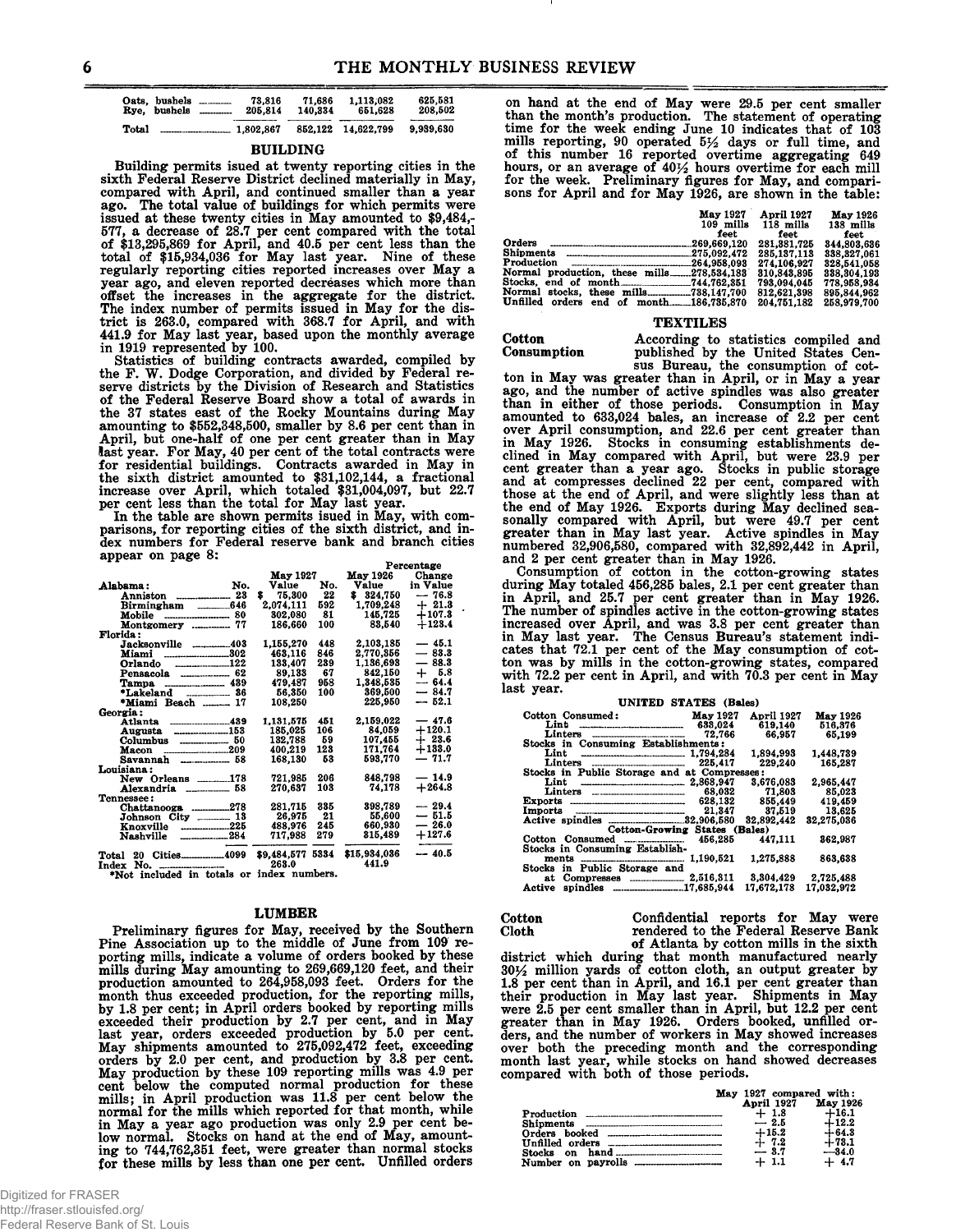**Cotton Confidential reports for May were re-<br>
<b>Yarn** ceived from mills in the district which **Yarn ceived from mills in the district which during that month produced more than** *6\$4* **million pounds of yarn. As shown in the table below, production, shipments, orders booked, stocks on hand, and the number of workers all showed decreases compared with April, while unfilled orders increased. Compared with May 1926, however, all of these items showed increases:**

|            |        | May 1927 compared with: |
|------------|--------|-------------------------|
| April 1927 |        | <b>May 1926</b>         |
| $-4.7$     |        | $+10.6$                 |
|            | $-8.4$ | $+16.8$                 |
|            | $-7.3$ | $+68.2$                 |
|            | $+8.6$ | $+44.6$                 |
|            | $-6.8$ | $+11.3$                 |
|            | $-1.6$ | $+4.0$                  |

**'Hosiery Figures for May and April, reported**

**to the United States Census Bureau by 33 identical establishments in the sixth district manufacturing hosiery, show decreased production in May compared with April, but increases in other reported items, as indicated in the table:**

|                      | May 1927  | (Dozen Pairs)<br>April 1927 |
|----------------------|-----------|-----------------------------|
| Production           | 672.880   | 692.061                     |
|                      | 681.580   | 673.830                     |
|                      | 1.668.594 | 1,625,618                   |
|                      | 854.306   | 759.019                     |
| <b>Cancellations</b> | 30.119    | 16.174                      |
|                      | 1.111.248 | 979.471                     |
|                      |           |                             |

| COTTON SEED AND COTTONSEED                    |                 |                  | <b>PRODUCTS</b>                         |                  |
|-----------------------------------------------|-----------------|------------------|-----------------------------------------|------------------|
|                                               | *Sixth District |                  | United States                           |                  |
|                                               |                 | Aug. 1 to May 31 |                                         | Aug. 1 to May 31 |
| Cotton Seed (tons)                            | 1927            | 1926             | 1927                                    | 1926             |
| Received at mills                             | 1.953.347       | 1.825.068        | 6.265.847                               | 5,484.681        |
| Crushed<br>---------------------              | 1.906.546       | 1,789,201        | 6,108,554                               | 5.451,173        |
|                                               | 53,913          | 31.705           | 173,435                                 | 56,650           |
| Production:                                   |                 |                  |                                         |                  |
|                                               |                 |                  | 535,759,693 1,826,909,116 1,583,942,335 |                  |
| Cake and meal, tons                           | 821.102         | 825,758          | 2,740,437                               | 2.549,115        |
| Hulls, tons $\ldots$                          | 580,330         | 507.596          | 1.800.255                               | 1,518,336        |
| Linters, bales                                | 320.053         | 331.953          | 1.018.808                               | 1,028,008        |
| Stocks. May 31                                |                 |                  |                                         |                  |
| Crude oil. $\log$ .                           | 14.562,495      | 5.016.644        | **41,680,738                            | **8.257.133      |
| Cake and meal, tons                           | 39,776          | 92.786           | 149.467                                 | 285.307          |
| Hulls, tons                                   | 53.581          | 25.031           | 219,784                                 | 143,023          |
| Linters. bales                                | 34.196          | 47.497           | 122.094                                 | 147,915          |
| *Georgia, Alabama, Louisiana and Mississippi. |                 |                  |                                         |                  |

\*\*Not including stocks held by refining and manufacturing establishments, and in transit to refiners and consumers.

#### **COAL**

**Statistics compiled and published weekly by the United States Bureau of Mines indicate that the production of bituminous coal in the United States during May continued at a rate above eight million tons per week, but that for the week ended June 4 production declined to 7,379,000 tons, due partly to the observance of Memorial Day as a holiday on Monday of that week. Prior to the expiration of the wage agreements at the end of the old coal year, March 31, weekly production figures had been over thirteen million tons per week for a number of weeks, and on April 1, according to a report issued jointly by the Bureau of Mines and the Bureau of the Census, consumers' stocks of bituminous coal amounted to 75 million tons, the largest in history. In this total are not included 2,085,000 tons on the Upper Lake docks, 431,000 tons in storage at the mines, 1,809,000 tons standing in cars unbilled, and an unknown quantity amounting to many millions of tons moving in cars enroute to destination. Weekly production figures for Tennessee were only slightly lower in May than in April, but in Alabama output declined in response to a slackened demand for both domestic and steam coal. In both states production figures this year are lower than for corresponding weeks of 1926.**

| $(000 \t Onitted)$             |        |               |      |         |      |                  |
|--------------------------------|--------|---------------|------|---------|------|------------------|
|                                | United | <b>States</b> |      | Alabama |      | <b>Tennessee</b> |
| Week Ended                     | 1927   | 1926          | 1927 | 1926    | 1927 | 1926             |
| May                            |        | 9.039         | 340  | 856     | 92   | 93               |
|                                |        | 9.299         | 320  | 378     | 95   | 97               |
|                                |        | 9.282         | 315  | 373     | 92   | 97               |
| May 28 $\frac{28}{1000}$ 8.476 |        | 9.683         | 316  | 374     | 91   | 99               |
| June 4                         |        | 8.660         | 279  | 359     | 86   | 105              |
| June 11 $\ldots$ 8.522         |        | 9.624         |      |         |      |                  |

#### **IRON**

**Statistics compiled and published by the Iron Age indicate a decline in May in both the total production of pig iron in the United States, and in the daily average out-** **put. The total output during May amounted to 3,390,940 tons, compared with 3,422,226 tons in April, and with 3,481,428 tons in May last year. The index number for May is 133.1, slightly below the numbers for March and April this year, but with these exceptions higher than for any month since May 1926. The daily average output in May was 109,385 tons, compared with 114,074 tons per day in April, a decrease of 4,689 tons per day, or 4.1 per cent. There was a net loss of 9 furnaces in active operation during May, 12 furnaces having been shut down and only 3 blown in. In April there was a net loss of 3 furnaces, while gains were shown for each of the first three months of this year. On June 1 there were 211 furnaces active, compared with 220 active a month earlier, and compared with 228 active on June 1 last year.**

**The production of pig iron in Alabama during May 1927 amounted to 250,456 tons, compared with 251,401 tons produced in April, and with 254,245 tons in May last year. The index number of Alabama production for May is 142.5, compared with 143.0 for April, and with 144.6 for May 1926. There were two furnaces blown out during May in Alabama, leaving 20 active on June 1, compared 24 active on June 1 last year. Reports indicate that the price of iron in the Birmingham district continues at \$18.00 with no indication of change, and that the policy of short-term purchasing continues, the aggregate of small-lot sales being about equal to production. Stocks of pig iron on furnace banks are not increasing, and deliveries continue steady.**

#### **Unfilled Orders—U. S. Steel Corp'n.**

**Unfilled orders of the United States Steel Corporation at the end of May, reported through the press amounted to 3,050,941 tons, a decrease of 405,191 tons compared with the total a month earlier, and smaller by 598,309 tons than the total reported for May 1926.**

#### **NAVAL STORES**

**Due to the unusually warm weather during the late winter and early spring, receipts of both turpentine and rosin have been much heavier this spring than usual. Receipts of turpentine in May increased 55 per cent over those in April, and were 65.9 per cent greater than in May last year. Rosin receipts in May were 55 per cent greater than in April, and were 75 per cent greater than in May 1926. Receipts of both rosin and turpentine in May were greater than in May of any of the eleven years preceding 1927. Stocks of both commodities at the end of May also show increases over the preceding month, and the same month last year. Supplies of turpentine at the end of May were greater than at the same time of any season since May 1918, while supplies of rosin, although larger than at the end of May 1926 or 1920, were smaller than at the same time of other recent years. While the demand for both commodities during May and early June has continued active, prices have exhibited a slight decline from the levels prevailing the early part of May. The lack of rainfall, referred to in the last issue of the Review, continued in some sections through May, but was relieved by general rains in June. Receipts and stocks at the three principal markets of the district are shown in the table:**

| Receipts-Turpentine                                | May 1927 | Apr. 1927 | May 1926 |
|----------------------------------------------------|----------|-----------|----------|
| Savannah                                           | 25.243   | 15,488    | 13.829   |
| Jacksonville                                       | 16.277   | 11.333    | 10.837   |
| Pensacola                                          | 6.505    | 4.168     | 4.279    |
| Total                                              | 48.025   | 30.989    | 28.945   |
| Receipts-Rosin:                                    |          |           |          |
| Savannah                                           | 78,031   | 46.163    | 40.634   |
| Jacksonville                                       | 54,535   | 39.555    | 33,505   |
| Pensacola                                          | 17.831   | 11.310    | 11,826   |
| Total                                              | 150,397  | 97,028    | 85.965   |
| Stocks-Turpentine:                                 |          |           |          |
| Savannah<br>---------------------------------      | 20,208   | 9,874     | 5.734    |
| Jacksonville<br>---------------------------------- | 24,408   | 19.651    | 20.169   |
| Pensacola                                          | 2.648    | 2.277     | 816      |
| Total                                              | 47.264   | 31.802    | 26.719   |
| Stocks—Rosin:                                      |          |           |          |
| Savannah                                           | 66,430   | 39.428    | 31,213   |
| Jacksonville                                       | 62.523   | 45.896    | 39,497   |
| Pensacola                                          | 24.492   | 22.238    | 14.316   |
| Total                                              | 153,445  | 107.562   | 85,026   |